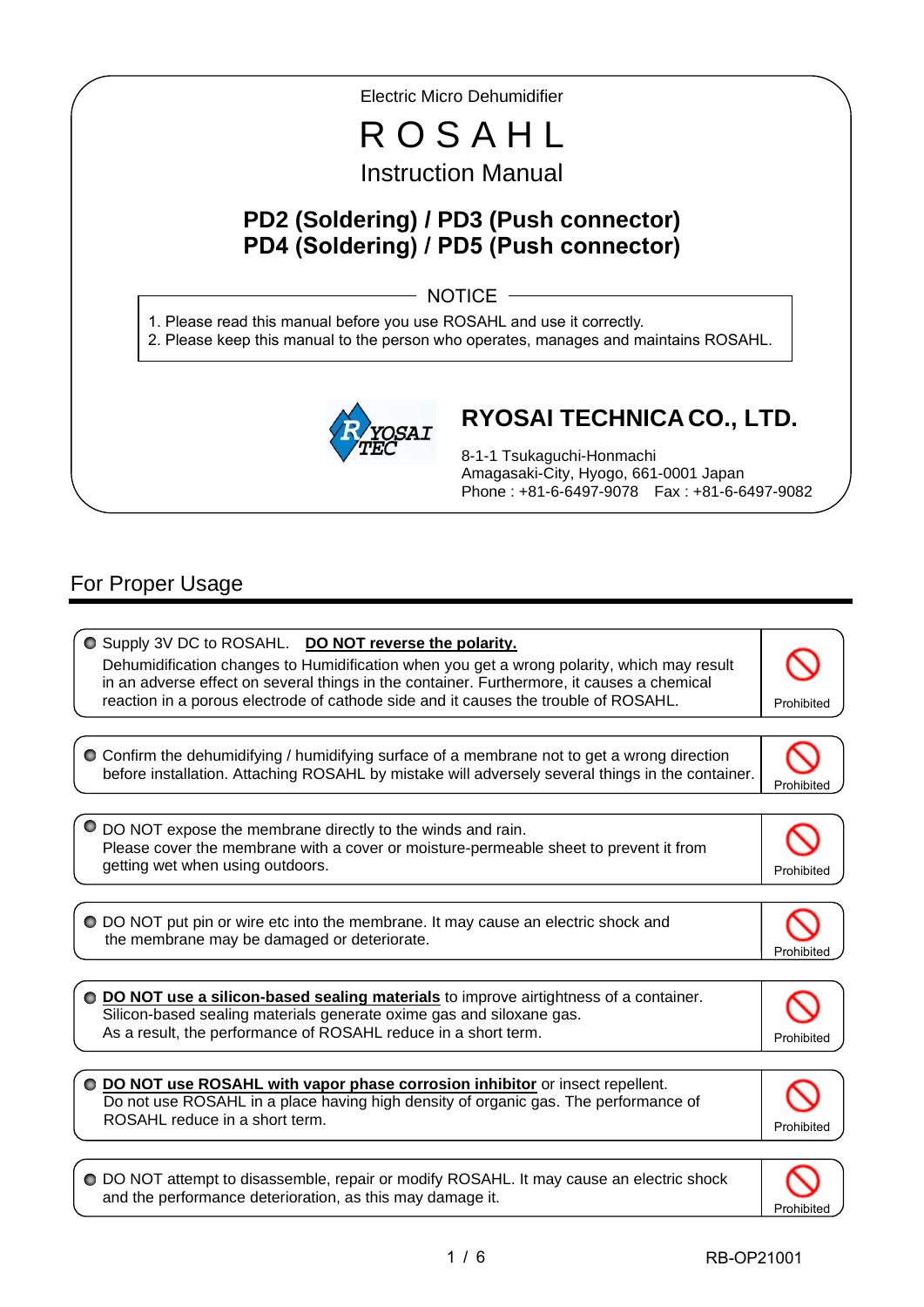# Installation

|   | Attach ROSAHL in the center of the side surface of a container with a gasket.<br>(Do not attach it on a top or bottom surface.)<br>If you use a silicon gasket, you need to perform a gasket vulcanize. (200 deg C / 6 hours).<br>If you do not vulcanize it, It will quickly reduce the performance of ROSAHL.<br>Note: The silicon gasket using for ROSAHL is vulcanized. (conditions: 200 deg C / 6 hours) |
|---|---------------------------------------------------------------------------------------------------------------------------------------------------------------------------------------------------------------------------------------------------------------------------------------------------------------------------------------------------------------------------------------------------------------|
| 2 | Confirm the dehumidifying / humidifying surface of a membrane not to get a wrong direction before<br>installation. Attaching ROSAHL by mistake will adversely affect several things in the container.                                                                                                                                                                                                         |
| 3 | Make a moisture discharging hole and installation hole on the container where you will install ROSAHL.<br>(Refer to the Fig. $1~3$ )                                                                                                                                                                                                                                                                          |
| 4 | Attach a protective cover as needed not to touch the dehumidifying / humidifying surface of a membrane<br>with a hand and an object. In addition, when using outdoors, cover a membrane with a cover or moisture-<br>permeable sheet to prevent it from getting wet. (Refer to the section 2 of Precautions for use)                                                                                          |
| 5 | Make a sealed moisture-impermeable container as much as possible to bring a high performance into<br>the ROSAHL.                                                                                                                                                                                                                                                                                              |
| 6 | Keep the moisture discharging side of a membrane well ventilated.                                                                                                                                                                                                                                                                                                                                             |
|   | Unit: $mm$<br>Screw fixation<br>$M12$ screw (P0.5)                                                                                                                                                                                                                                                                                                                                                            |



[Specified torque : 0.25 to 0.39 N·m]

\*The gasket is not included.

Fig.2 Installation Dimensions



Fig.3 Gasket Dimensions (t0.5)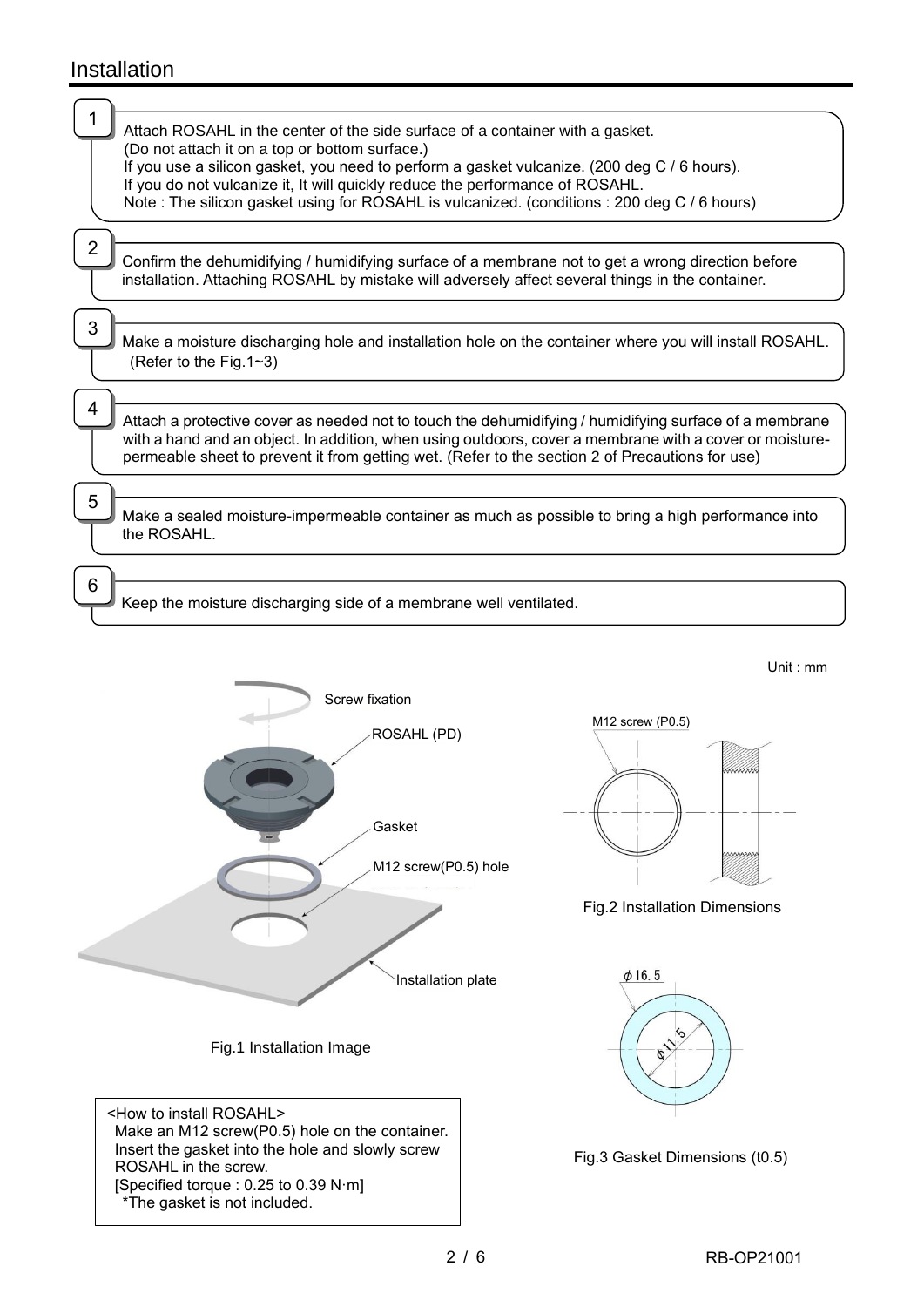### 1. Regarding Sealant

Do not use silicon-based sealing materials to improve airtightness of a container. (Silicon-based sealing materials generate oxime gas and siloxane gas. As a result, performance of ROSAHL reduce in a short term.) Additionally, when using any other sealing materials, ROSAHL must be attached after sealing materials are completely cured. Volatile substances generated during curing affect the performance of ROSAHL. **[Recommended product] modified silicon caulk (Konishi Co., Ltd.)**

### 2. Regarding Moisture Permeable Sheet

Attach a moisture-permeable sheet to a membrane to protect ROSAHL from much dust or oil mists. **[Recommended Product] Vent Filter TEMISH : S-NTF2131A-S06 (Nitto Denko Corporation)**

#### 3. Regarding Power Supply

Keep strictly the following about power supply to ROSAHL.

- (1) Do not reverse the polarity. Confirm a polarity indication of ROSAHL. Dehumidification changes to humidification when you get a wrong polarity, which may result in an adverse effect on several things in the container. Furthermore, It causes a chemical reaction in a porous electrode of cathode side and it causes the trouble of ROSAHL.
- (2) ROSAHL usually has a big rush current when the power is turned on.
- Therefore, we recommend the following power supply.
- (3) Use a dedicated power supply for each membrane. When multiple membranes are connected in series or parallel, the trouble of one membrane may cause all other membranes to be disabled.
- (4) The water vapor go through a membrane of ROSAHL. If you switch off a power supply, outside water vapor is returned to a container and the humidity is restored.

| Rated output voltage                      | 3V DC                                                                           |
|-------------------------------------------|---------------------------------------------------------------------------------|
| Rated output current                      | 500 <sub>m</sub> A                                                              |
| Overcurrent protection function<br>* Note | Required                                                                        |
| Overvoltage protection function           | Required                                                                        |
| Output voltage variation                  | 0.1V or less                                                                    |
| Ripple noise                              | 0.2V or less                                                                    |
| <b>Others</b>                             | In accordance with the specifications of<br>commercially available power supply |

Table 1. Recommended Power Supply Specifications

 Note : Use a constant or fold-back current limiting regarding overcurrent protection function. You cannot use the power supply with the Hiccup mode current limiting type, because the voltage more than 2V DC is necessary for ROSAHL when an overcurrent protection function worked. Also ROSAHL may not work correctly depending on a characteristic of fold-back current limiting.

# **Dimensions**

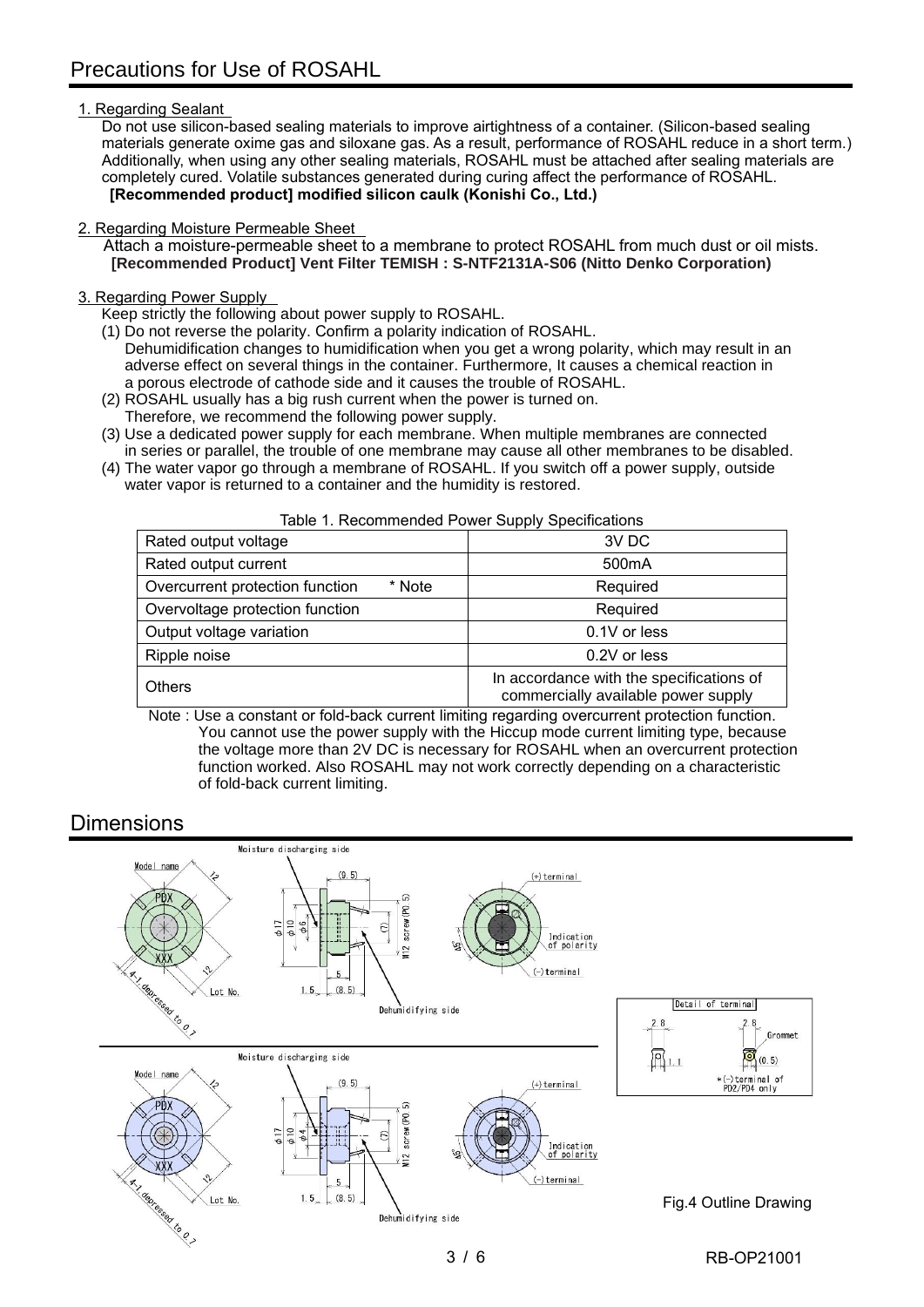Please confirm the following items surely before turning on the power.

- 1. Is the power supply 3V DC?
- 2. Is the polarity of ROSAHL correct?
- 3. Does not a membrane get wet?

## Usage

- 1. Please supply 3V DC to ROSAHL.
- 2. Please adjust a supply voltage in the range of 2.9 3.3V DC between each terminals after 15-20 minutes turning on the power at the first time of installation. (ROSAHL naturally causes a relatively big rush current when the power is turned on. But this is not abnormal.)

# **Specifications**

|                                    | PD2/PD3/PD4/PD5 Specifications<br>Table 2 |                                                                                                    |                 |                 |                 |
|------------------------------------|-------------------------------------------|----------------------------------------------------------------------------------------------------|-----------------|-----------------|-----------------|
| Model Name<br><b>Items</b>         |                                           | P <sub>D</sub> <sub>2</sub>                                                                        | PD <sub>3</sub> | PD <sub>4</sub> | PD <sub>5</sub> |
| Dehumidifying<br>Performance       | $(mg/day)$ $*1$                           | 84                                                                                                 |                 | 42              |                 |
| Applicable Volume                  | $(cc)$ $^*$                               | ~2.000<br>~1,000                                                                                   |                 |                 |                 |
| <b>Element Terminal Voltage</b>    | (V)                                       | 3 DC                                                                                               |                 |                 |                 |
| <b>Power Consumption</b>           | $(mW)$ $*3$                               | 80<br>60                                                                                           |                 |                 |                 |
| <b>Dimensions</b>                  | $(mm)$ $*4$                               | $\Phi$ 17×11                                                                                       |                 |                 |                 |
| Weight                             | (g)                                       | 0.9                                                                                                |                 |                 |                 |
| Dimensions of Installation<br>Hole | $(mm)$ $*5$                               | $M12$ screw (P0.5)                                                                                 |                 |                 |                 |
| <b>Operating Temperature</b>       | $(\text{deg } C)$                         | $-10$ to 50                                                                                        |                 |                 |                 |
| <b>Connecting Terminal Type</b>    |                                           | Push <sup>*7</sup><br>Push <sup>*7</sup><br>Soldering *6<br>Soldering *6<br>connector<br>connector |                 |                 |                 |

Notes

\*1 The initial value at the temperature of 30 deg C and humidity 60%RH.

(The dehumidifying performance will reduce during use. How much it degrades depends on the operating environment and conditions. If any signs of abnormality are seen, early replacement is recommended.)

In addition, white substances may be attached on dehumidifying surface.

These are the materials of a membrane attached in the manufacturing process and never affect dehumidifying performance and life.

- \*2 The applicable volume is for a sealed, moisture-impermeable container, and may vary depending on the material of the container, state of sealing and required humidity.
- \*3 The annual average power consumption in average condition in Japan.
- \*4 Refer to the Figure 4.
- \*5 Refer to the Figure 1~3.
- \*6 When you solder to PD2/PD4, twist an electric wire around a terminal and solder within 360 deg C, five seconds using the soldering iron. (Wire diameter : AWG28~26)
- For push connector type PD3/PD5, use STO-01T-110N (J.S.T.MFG.CO.,LTD.) flat connecting terminal or erquivalent. (Wire diameter : AWG28~20) The terminals may touch each other, as the element bodies are small. Refer to the following figure for installation.



Fig.5 Installation example of push connector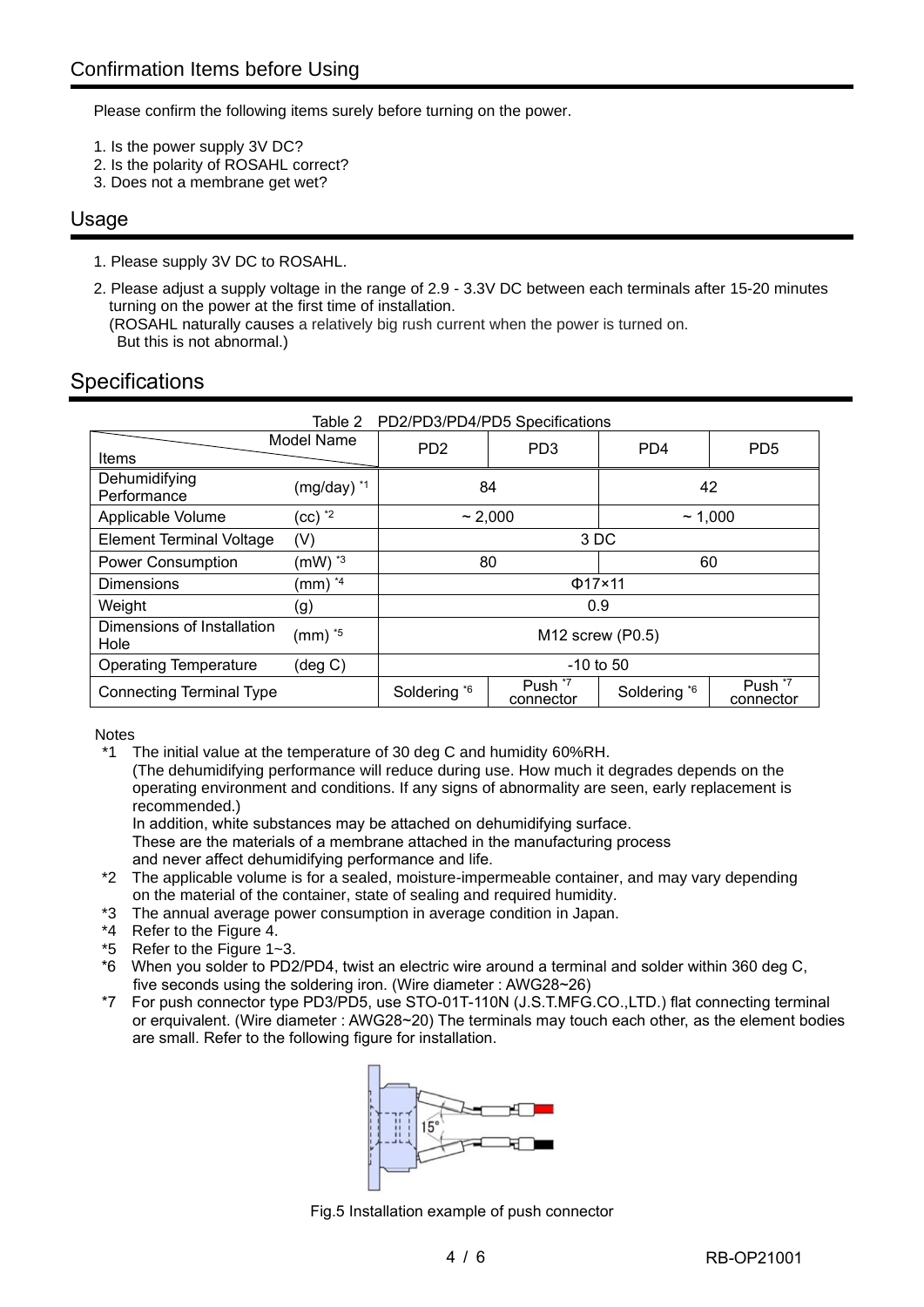## **Prohibited Substances and Recommended Materials for ROSAHL**

1. Prohibited substances

The substances which adversely affect ROSAHL and harm in response to ROSAHL are as follows. The anode side is affected mainly. Even the additives of materials may be affected. Please evaluate enough when a new substance is adopted or a maker is changed.

| Classification | Substance Name                                     | <b>State</b>  | <b>Notes</b>                                                                           |
|----------------|----------------------------------------------------|---------------|----------------------------------------------------------------------------------------|
|                | hydrochloric acid gas                              | gas           |                                                                                        |
|                | nitric acid gas                                    | gas           |                                                                                        |
|                | other corrosion gases                              | gas           |                                                                                        |
|                | SOx gas                                            | gas           |                                                                                        |
|                | NO <sub>x</sub> gas                                | gas           |                                                                                        |
| Inorganic      | chlorine gas                                       | gas           |                                                                                        |
| Matter         | sulfurous acid gas                                 | gas           |                                                                                        |
|                | other pollution gases                              | gas           |                                                                                        |
|                | concentrated hydrochloric acid                     | liquid        |                                                                                        |
|                | concentrated nitric acid                           | liquid        |                                                                                        |
|                | substance which produces other                     | liquid        |                                                                                        |
|                | corrosion gas                                      |               |                                                                                        |
|                | divalent metal ion                                 | liquid        |                                                                                        |
|                | siloxane gas                                       | gas           |                                                                                        |
|                | oxime gas                                          | gas           |                                                                                        |
|                | lamp black                                         | gas           |                                                                                        |
|                | diethylamine                                       | gas           |                                                                                        |
|                | other amine-based gas                              | gas           |                                                                                        |
|                | amide-based low molecular weight                   | gas, liquid   |                                                                                        |
|                | compound                                           |               |                                                                                        |
|                | methylene chloride                                 | liquid        |                                                                                        |
|                | perchloroethylene                                  | liquid        |                                                                                        |
|                | trichloroethylene                                  | liquid        |                                                                                        |
|                | perchloroethylene                                  | liquid        |                                                                                        |
|                | tetrachloroethylene<br>other chlorinated solvent   | liquid        |                                                                                        |
|                |                                                    | liquid        |                                                                                        |
|                | oil mist                                           | liquid        |                                                                                        |
| Organic        | dimethyl sulfoxide                                 | liquid        |                                                                                        |
| Matter         | other sulfur based organic solvent                 | liquid        |                                                                                        |
|                | silicone sealant                                   | solid         | These substances produce siloxane gas.<br>Heat treatment (bake) is necessary to remove |
|                | silicone grease                                    | solid         | low molecule siloxane of non-reaction.                                                 |
|                | silicone rubber                                    | solid         |                                                                                        |
|                | silicone-based sealing compound                    | solid         |                                                                                        |
|                | other siloxane chemical compound                   | solid         |                                                                                        |
|                | pran-ace                                           | solid         |                                                                                        |
|                | camphor                                            | solid         |                                                                                        |
|                | other insect repellent                             | solid         |                                                                                        |
|                | paradichlorobenzene                                | gas, liquid   |                                                                                        |
|                | other chlorine-based insect repellent              | gas, liquid   |                                                                                        |
|                | vapor phase inhibitor                              | liquid, solid |                                                                                        |
|                | corrosion inhibitor which is added in<br>materials | liquid, solid |                                                                                        |
|                | cigaret tar constituent                            | gas, liquid   |                                                                                        |
|                | 2,6-Di-tert-butyl-4-methylphenol (BHT)             | liquid        | The antioxidant which was added in packing                                             |